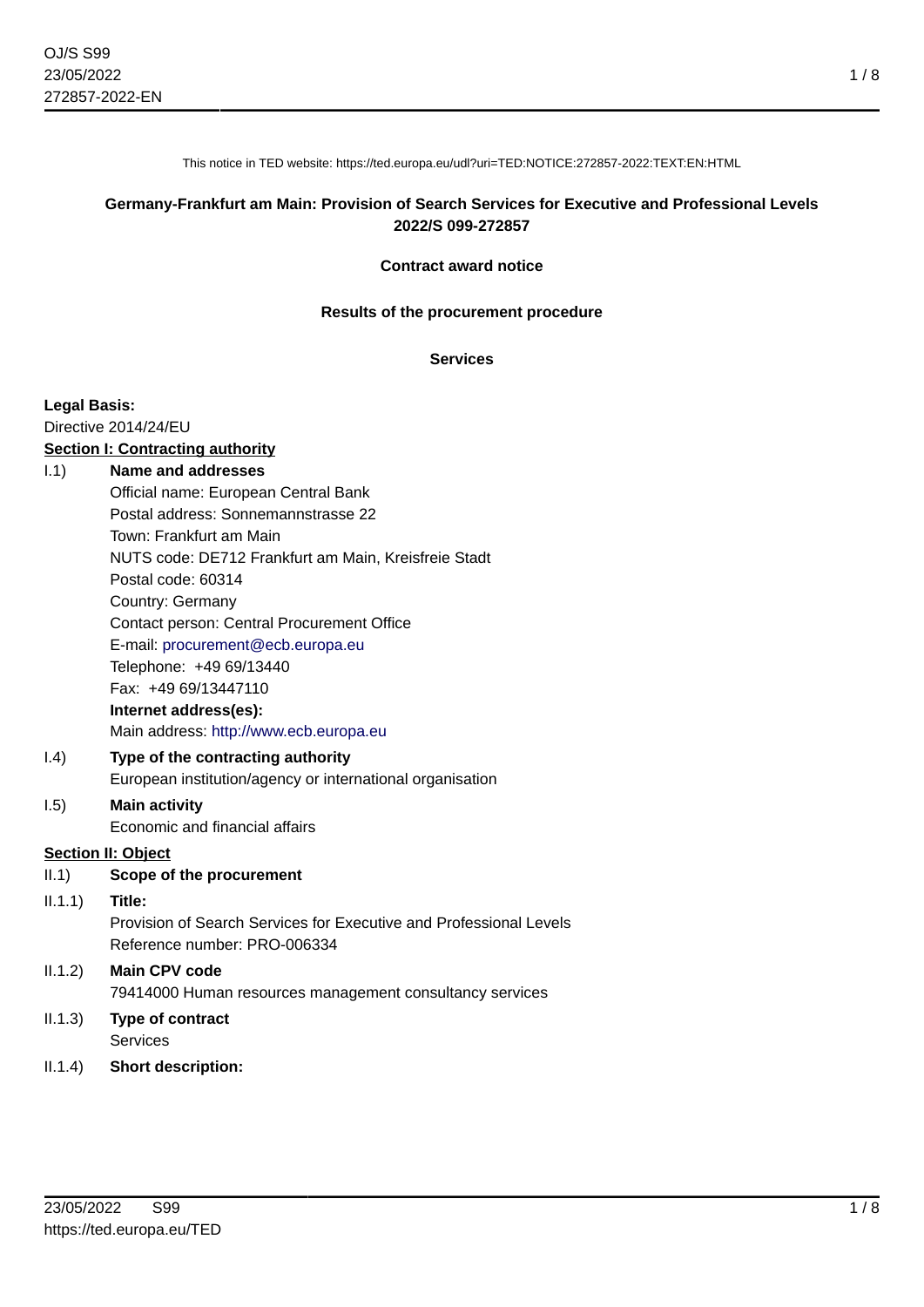The European Central Bank (ECB) was seeking through this open procedure:

1. suppliers for the provision of international executive search services for leadership roles; and

2. suppliers for the provision of search services for experienced professionals (the 'Deliverables'), and intended to award framework contracts (the 'Contract') to the suppliers offering the best value for money. In order to attract diverse top talent for leadership and professional roles, which is diverse in particular with regard to of different genders and with different European Union nationalities, the ECB wished to enter into contracts with search companies which have an extensive expertise in international search for leadership and professional roles.

- II.1.6) **Information about lots** This contract is divided into lots: yes
- II.1.7) **Total value of the procurement (excluding VAT)** Value excluding VAT: 4 320 000.00 EUR
- II.2) **Description**
- II.2.1) **Title:**

Executive Headhunting Services Lot No: 1

II.2.2) **Additional CPV code(s)** 79600000 Recruitment services

## II.2.3) **Place of performance**

NUTS code: DE712 Frankfurt am Main, Kreisfreie Stadt Main site or place of performance: The services will be mainly performed from the contractor's premises.

# II.2.4) **Description of the procurement:**

The ECB intended to cover this procurement in two lots – lot 1 for executive search and lot 2 for professional search – thereby awarding two pools of contracts each with a duration of three years, extendable up to a maximum of four years (subject to performance). The contracts started with their signature in April 2022 for both lot 1 and 2. Each of these two contract pools will comprise of up to three service providers where available.

- II.2.5) **Award criteria** Price
- II.2.11) **Information about options**

Options: no

II.2.13) **Information about European Union funds**

The procurement is related to a project and/or programme financed by European Union funds: no

# II.2.14) **Additional information**

The price estimate is a non-binding estimate and the actual service needs may vary.

II.2) **Description**

# II.2.1) **Title:**

Professional Headhunting Services Lot No: 2

II.2.2) **Additional CPV code(s)** 79600000 Recruitment services

# II.2.3) **Place of performance**

NUTS code: DE712 Frankfurt am Main, Kreisfreie Stadt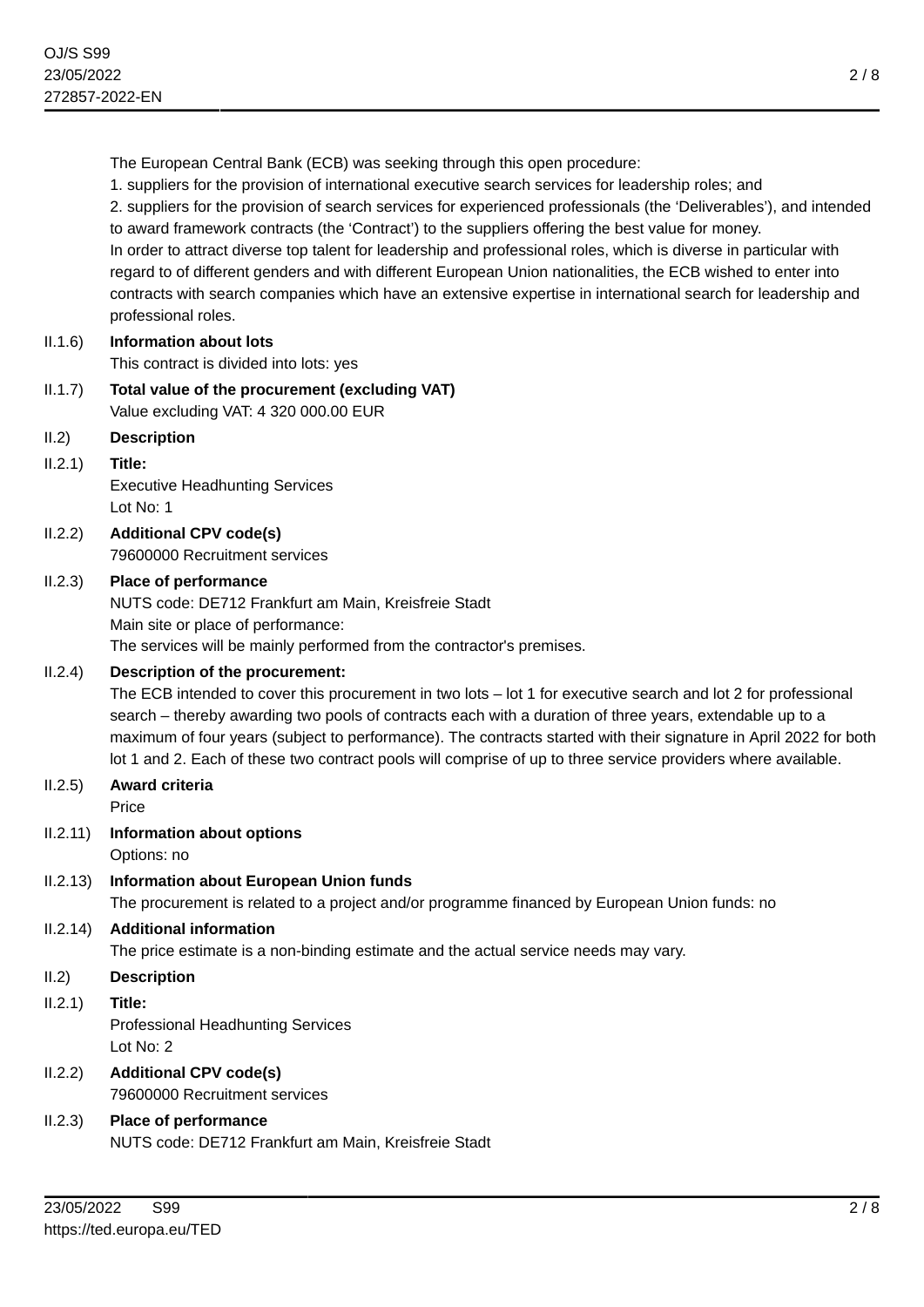Main site or place of performance:

The services will be mainly performed from the contractor's premises.

#### II.2.4) **Description of the procurement:**

The ECB intended to cover this procurement in two lots – lot 1 for executive search and lot 2 for professional search – thereby awarding two pools of contracts each with a duration of three years, extendable up to a maximum of four years (subject to performance). The contracts started with their signature in April 2022 for both lot 1 and 2. Each of these two contract pools will comprise of up to three service providers where available.

- II.2.5) **Award criteria** Price
- II.2.11) **Information about options** Options: no

## II.2.13) **Information about European Union funds** The procurement is related to a project and/or programme financed by European Union funds: no

# II.2.14) **Additional information**

The price estimate is a non-binding estimate and the actual service needs may vary.

#### **Section IV: Procedure**

- IV.1) **Description**
- IV.1.1) **Type of procedure** Open procedure
- IV.1.3) **Information about a framework agreement or a dynamic purchasing system** The procurement involves the establishment of a framework agreement
- IV.1.8) **Information about the Government Procurement Agreement (GPA)** The procurement is covered by the Government Procurement Agreement: no

#### IV.2) **Administrative information**

- IV.2.1) **Previous publication concerning this procedure** Notice number in the OJ S: [2021/S 146-384540](https://ted.europa.eu/udl?uri=TED:NOTICE:384540-2021:TEXT:EN:HTML)
- IV.2.8) **Information about termination of dynamic purchasing system**

## IV.2.9) **Information about termination of call for competition in the form of a prior information notice**

## **Section V: Award of contract**

**Contract No:** Rank 1

**Lot No:** 1

**Title:**

Executive Headhunting Services

A contract/lot is awarded: yes

## V.2) **Award of contract**

V.2.1) **Date of conclusion of the contract:**

## V.2.2) **Information about tenders** Number of tenders received: 4 The contract has been awarded to a group of economic operators: no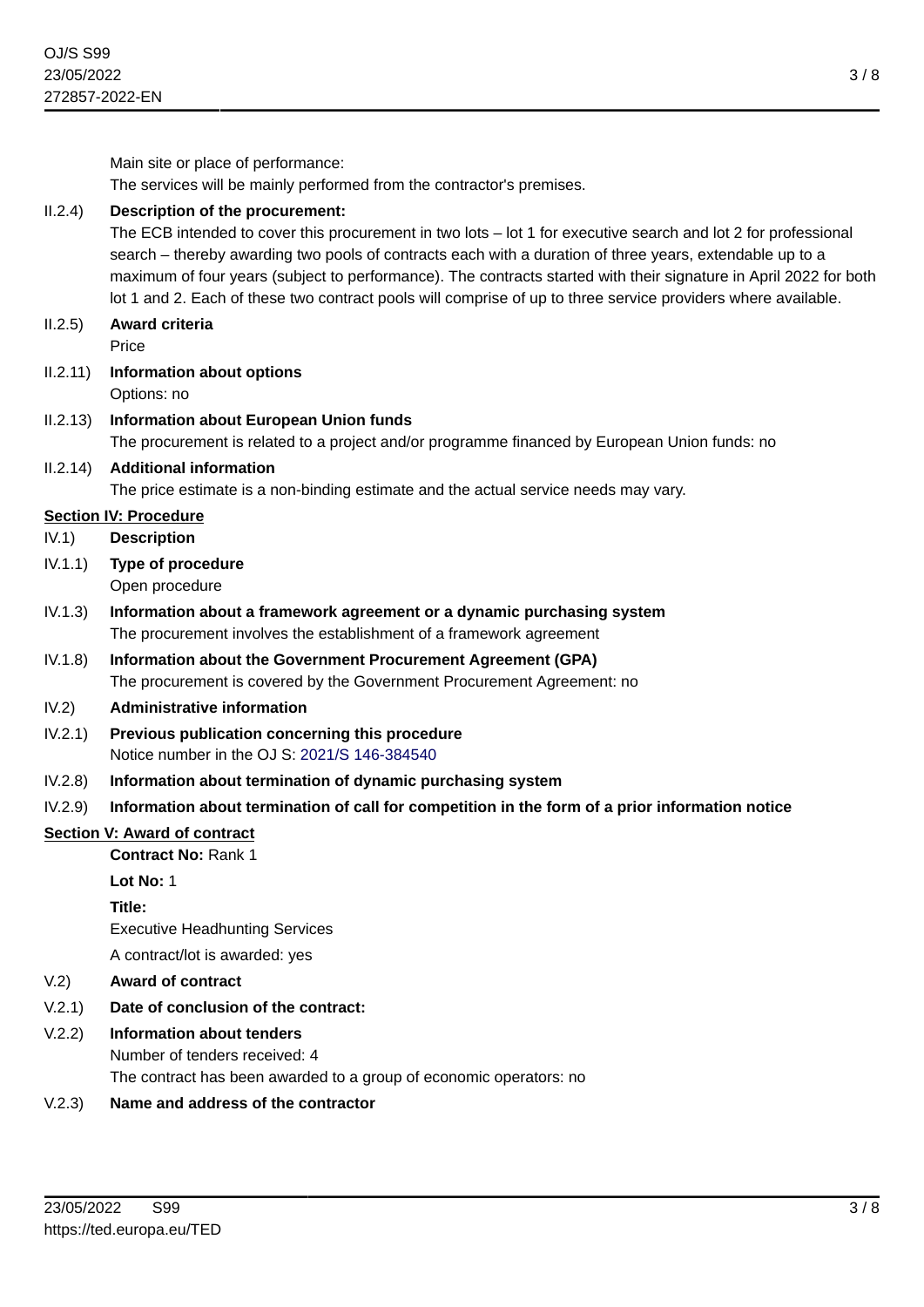Official name: Michael Page International GmbH Town: Düsseldorf NUTS code: DEA11 Düsseldorf, Kreisfreie Stadt Postal code: 40213 Country: Germany The contractor is an SME: no

V.2.4) **Information on value of the contract/lot (excluding VAT)** Total value of the contract/lot: 2 878 000.00 EUR

#### V.2.5) **Information about subcontracting**

#### **Section V: Award of contract**

**Contract No:** Rank 2

**Lot No:** 1

**Title:**

Executive Headhunting Services

A contract/lot is awarded: yes

#### V.2) **Award of contract**

#### V.2.1) **Date of conclusion of the contract:**

V.2.2) **Information about tenders** Number of tenders received: 4 The contract has been awarded to a group of economic operators: no

#### V.2.3) **Name and address of the contractor**

Official name: Harvey Nash GmbH Town: Düsseldorf NUTS code: DEA11 Düsseldorf, Kreisfreie Stadt Country: Germany The contractor is an SME: no

## V.2.4) **Information on value of the contract/lot (excluding VAT)** Total value of the contract/lot: 2 878 000.00 EUR

#### V.2.5) **Information about subcontracting**

#### **Section V: Award of contract**

**Contract No:** Rank 3

**Lot No:** 1

**Title:**

Executive Headhunting Services

A contract/lot is awarded: yes

#### V.2) **Award of contract**

- V.2.1) **Date of conclusion of the contract:**
- V.2.2) **Information about tenders** Number of tenders received: 4 The contract has been awarded to a group of economic operators: no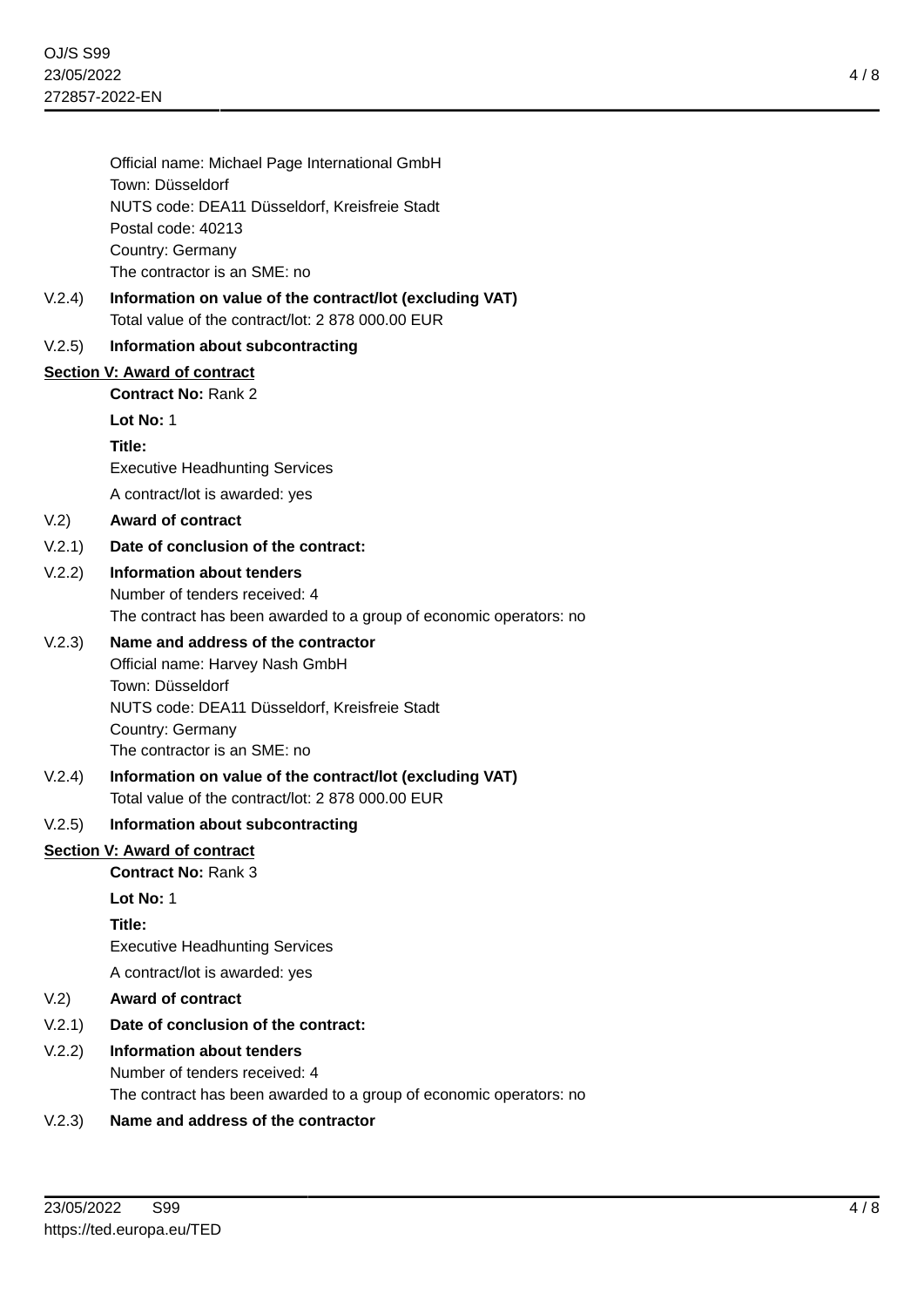Official name: Korn Ferry (DE) GmbH Town: Frankfurt NUTS code: DE712 Frankfurt am Main, Kreisfreie Stadt Country: Germany The contractor is an SME: no

V.2.4) **Information on value of the contract/lot (excluding VAT)** Total value of the contract/lot: 2 878 000.00 EUR

#### V.2.5) **Information about subcontracting**

## **Section V: Award of contract**

**Contract No:** Rank 4

**Lot No:** 1

**Title:**

Executive Headhunting Services

A contract/lot is awarded: yes

#### V.2) **Award of contract**

#### V.2.1) **Date of conclusion of the contract:**

## V.2.2) **Information about tenders**

Number of tenders received: 4 The contract has been awarded to a group of economic operators: no

## V.2.3) **Name and address of the contractor**

Official name: Egon Zehnder International GmbH Town: Berlin NUTS code: DE300 Berlin Country: Germany The contractor is an SME: no

V.2.4) **Information on value of the contract/lot (excluding VAT)** Total value of the contract/lot: 2 878 000.00 EUR

#### V.2.5) **Information about subcontracting**

#### **Section V: Award of contract**

**Contract No:** Rank 1

**Lot No:** 2

**Title:**

Professional Headhunting Services

A contract/lot is awarded: yes

## V.2) **Award of contract**

# V.2.1) **Date of conclusion of the contract:**

# V.2.2) **Information about tenders**

Number of tenders received: 3

The contract has been awarded to a group of economic operators: no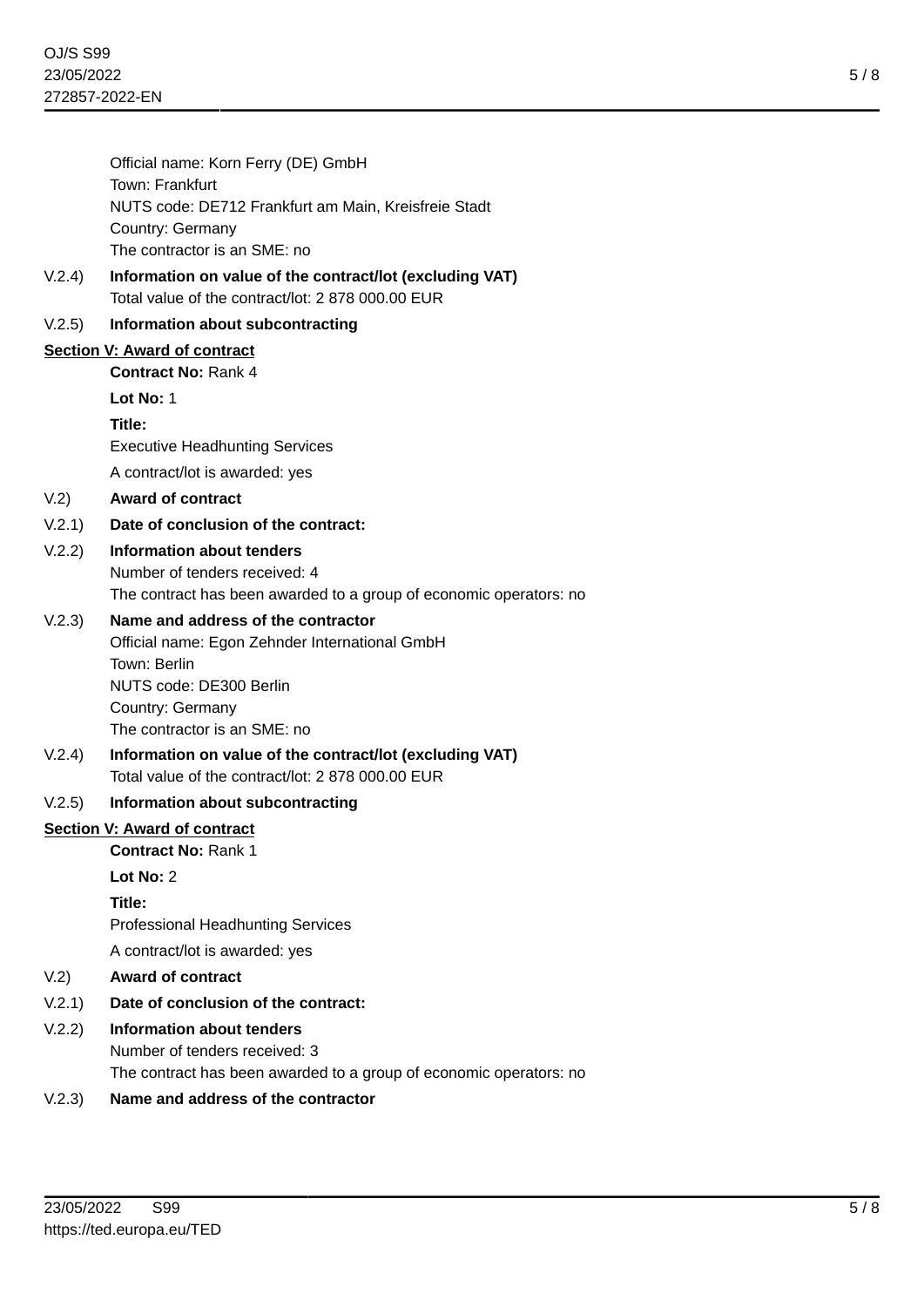Official name: Alexander Mann Solutions GmbH Town: Berlin NUTS code: DE300 Berlin Country: Germany The contractor is an SME: no V.2.4) **Information on value of the contract/lot (excluding VAT)** Total value of the contract/lot: 1 442 000.00 EUR V.2.5) **Information about subcontracting Section V: Award of contract Contract No:** Rank 2 **Lot No:** 2 **Title:** Professional Headhunting Services A contract/lot is awarded: yes V.2) **Award of contract** V.2.1) **Date of conclusion of the contract:** V.2.2) **Information about tenders** Number of tenders received: 3 The contract has been awarded to a group of economic operators: no V.2.3) **Name and address of the contractor** Official name: Michael Page International GmbH Town: Düsseldorf NUTS code: DEA11 Düsseldorf, Kreisfreie Stadt Country: Germany The contractor is an SME: no V.2.4) **Information on value of the contract/lot (excluding VAT)** Total value of the contract/lot: 1 442 000.00 EUR V.2.5) **Information about subcontracting Section V: Award of contract Contract No:** Rank 3 **Lot No:** 2 **Title:** Professional Headhunting Services A contract/lot is awarded: yes V.2) **Award of contract** V.2.1) **Date of conclusion of the contract:** V.2.2) **Information about tenders**

Number of tenders received: 3 The contract has been awarded to a group of economic operators: no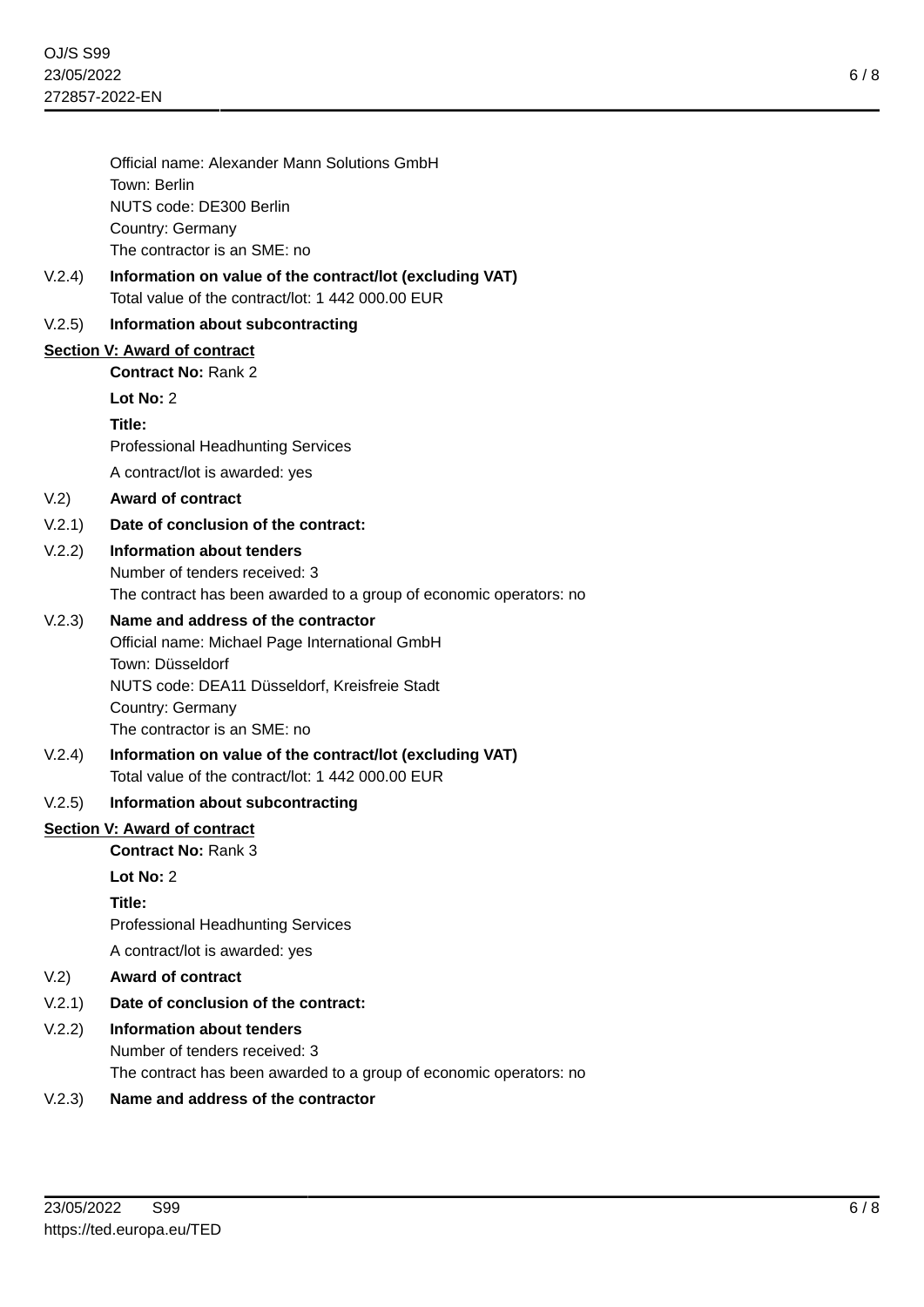Official name: Harvey Nash GmbH Town: Düsseldorf NUTS code: DEA11 Düsseldorf, Kreisfreie Stadt Country: Germany The contractor is an SME: no

V.2.4) **Information on value of the contract/lot (excluding VAT)** Total value of the contract/lot: 1 442 000.00 EUR

## V.2.5) **Information about subcontracting**

## **Section VI: Complementary information**

#### VI.3) **Additional information:**

The maximum cost estimate per each lot and per each provider is a non-binding estimate of the ECB and may vary according to the actual needs.

#### VI.4) **Procedures for review**

## VI.4.1) **Review body**

Official name: Procurement Review Body of the European Central Bank, c/o Legal Advice Team Postal address: Sonnemannstrasse 22 Town: Frankfurt am Main Postal code: 60314 Country: Germany Telephone: +49 6913440 Fax: +49 6913446886 Internet address: <http://www.ecb.europa.eu>

## VI.4.2) **Body responsible for mediation procedures**

Official name: The European Ombudsman Postal address: 1 avenue du Président Robert Schuman, CS 30403 Town: Strasbourg Cedex Postal code: 67001 Country: France

## VI.4.3) **Review procedure**

Precise information on deadline(s) for review procedures:

Within 10 days of receipt of the notification in accordance with Article 34(1) or the first sentence of Article 34(3) of Decision ECB/2016/2 laying down the Rules on Public Procurement. Further requirements are outlined in Article 39 of this Decision. A complaint to the European Ombudsman does not affect the deadline for lodging appeals.

## VI.4.4) **Service from which information about the review procedure may be obtained**

Official name: Central Procurement Office of the European Central Bank c/o Legal Advice Team Postal address: Sonnemannstrasse 22 Town: Frankfurt am Main Postal code: 60314 Country: Germany E-mail: [procurement@ecb.europa.eu](mailto:procurement@ecb.europa.eu) Telephone: +49 6913440 Fax: +49 6913447110 Internet address: <http://www.ecb.europa.eu>

## VI.5) **Date of dispatch of this notice:**